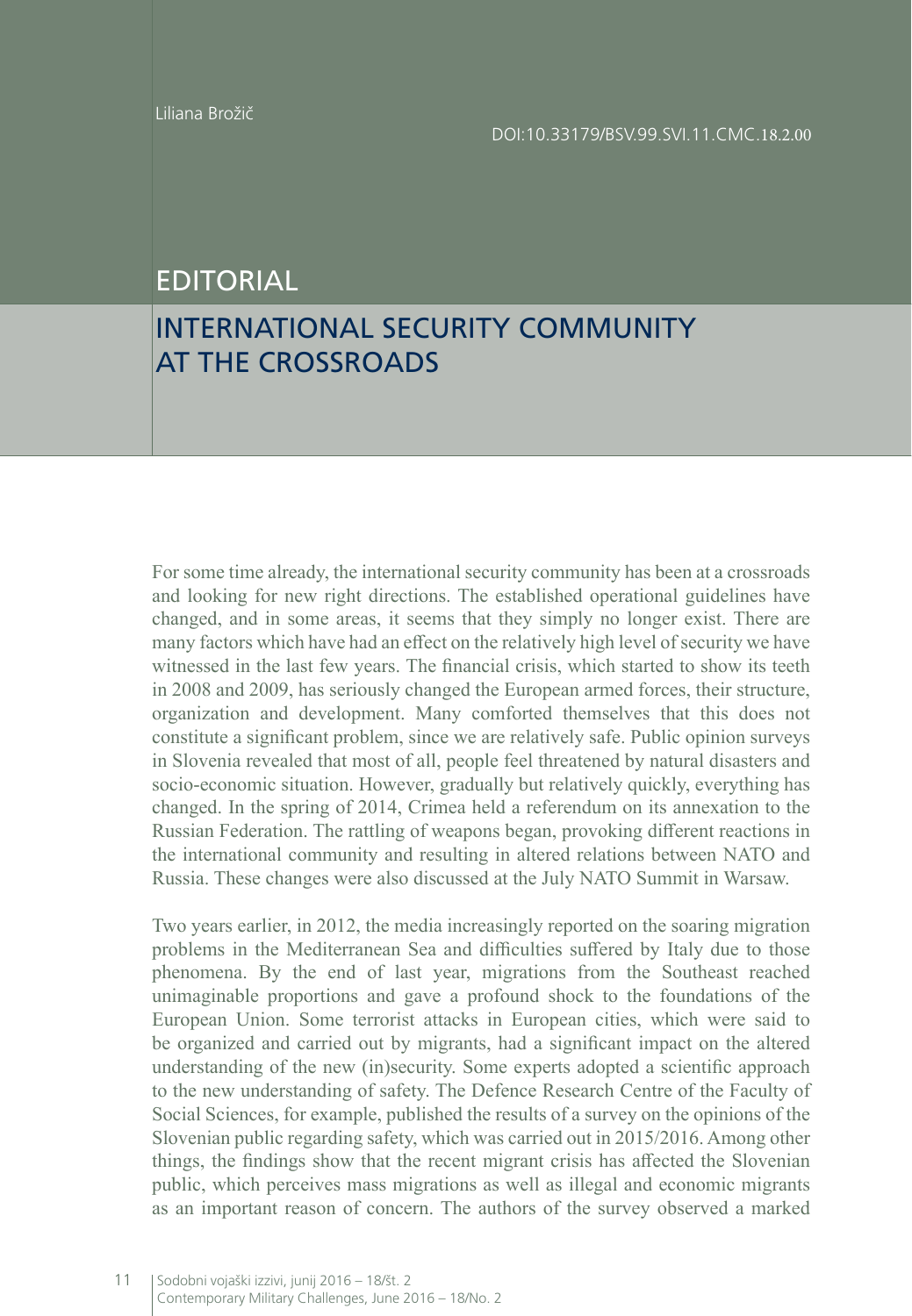increase in the acceptance of the idea that in the protection of borders from illegal crossings, the Police are assisted by the Slovenian Armed Forces. A significantly high number of people also agreed with the idea that the armed forces should help in the fight against terrorism which, before the occurrence of mass migrations, was unthinkable. According to the authors of the survey, in the last three years, the support of the Slovenian public to the participation of Slovenia in international operations and missions has also grown by more than 20 percent. In addition, the proportion of the public which supports proposals to increase the defence budget has gone up. But will it actually increase, and how soon?

We are still waiting for the new European defence strategy. We are anticipating new solutions, agreements between the decision-makers, etc.

In the meantime, different authors went through various experiences. Some of them have decided to share them with our readers.

In his article *Fourth Generation Warfare: Geopolitical Framework to Slovenian Security (Part 1)*,**Viktor Potočnik** explores the issue of how geopolitics impacts the global security situation, what are the contemporary security risks and how they can affect Slovenia. In ensuring national security, the Slovenian Armed Forces play an important role. Consequently, Potočnik raises the question of whether they have a sufficient level of readiness to withstand potential risks, and presents the facts which he believes can have a key influence on the Slovenian national security.

Cyber threats represent one of the most modern forms of security threats. In the previous issue of the Contemporary Military Challenges, Vinko Vegič provided the definition of cyber threats. This issue continues this theme with the article *NATO and Cyber Deterrence*, written by **Staša Novak**. According to her, NATO is *de facto* already pursuing certain elements of cyber deterrence based on strong defence, declaratory policy and responsive measures. However, responsive measures are not NATO offensive cyber capabilities, but the possibility of a collective defence response to a cyber attack, which implies a response with all available means.

The increased number of migrants on their way to a better future has surprised many people in the Balkans, although numerous institutions and individuals had warned of this possibility before. Some experiences and responses of Slovenia's neighbour, Hungary, are presented in an article by **József Padányi** and **László Földi,**  titled *Lessons Learned for the Hungarian Defence Forces from the Deployment of Engineer Obstacles during the 2015 Europe-Wide Mass-Migration Emergency*. The article focuses mainly on the activities of the Hungarian armed forces.

**Metodi Hadji-Janev** and **Marija Jankuloska** point out that the region of South-Eastern Europe has witnessed some examples of terrorist attacks and observe that the use of drones for countering global terrorism proved to be effective. Their article